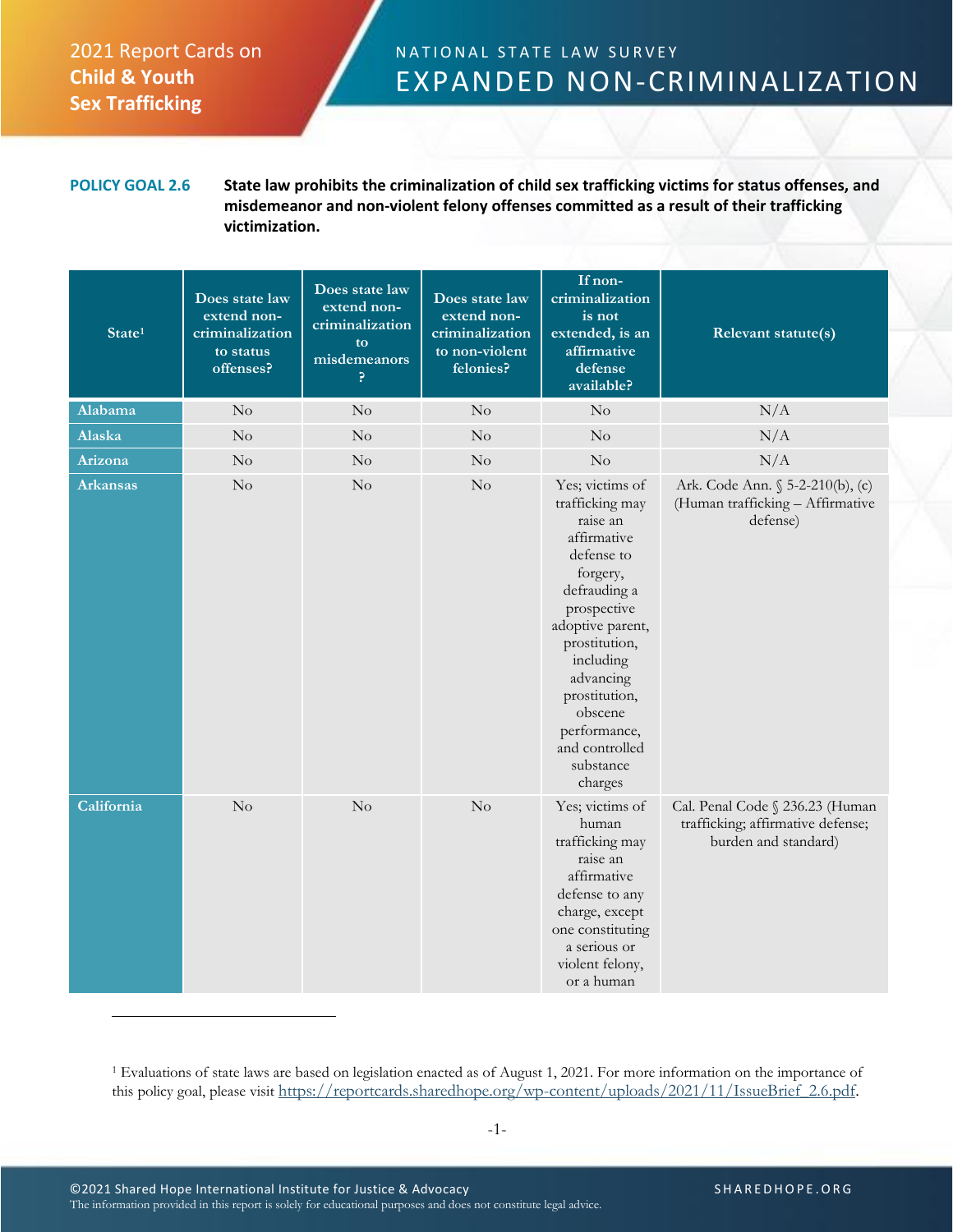| State <sup>1</sup>      | Does state law<br>extend non-<br>criminalization<br>to status<br>offenses? | Does state law<br>extend non-<br>criminalization<br>to.<br>misdemeanors<br>ę. | Does state law<br>extend non-<br>criminalization<br>to non-violent<br>felonies? | If non-<br>criminalization<br>is not<br>extended, is an<br>affirmative<br>defense<br>available?                                                                                                                       | Relevant statute(s)                                                                                                                                             |  |
|-------------------------|----------------------------------------------------------------------------|-------------------------------------------------------------------------------|---------------------------------------------------------------------------------|-----------------------------------------------------------------------------------------------------------------------------------------------------------------------------------------------------------------------|-----------------------------------------------------------------------------------------------------------------------------------------------------------------|--|
|                         |                                                                            |                                                                               |                                                                                 | trafficking<br>charge                                                                                                                                                                                                 |                                                                                                                                                                 |  |
| Colorado                | No                                                                         | $\rm No$                                                                      | $\rm No$                                                                        | Yes; victims of<br>child sex<br>trafficking may<br>raise an<br>affirmative<br>defense to any<br>charge other<br>than a class 1<br>felony                                                                              | Colo. Rev. Stat. Ann. § 18-1-<br>713(1) (Victims of human<br>trafficking of a minor for<br>involuntary servitude or sexual<br>servitude - Affirmative defenses) |  |
| Connecticut             | $\rm No$                                                                   | $\rm No$                                                                      | $\rm No$                                                                        | No                                                                                                                                                                                                                    | N/A                                                                                                                                                             |  |
| <b>Delaware</b>         | No                                                                         | $\rm No$                                                                      | No                                                                              | No                                                                                                                                                                                                                    | N/A                                                                                                                                                             |  |
| District of<br>Columbia | No                                                                         | No                                                                            | No                                                                              | $\rm No$                                                                                                                                                                                                              | N/A                                                                                                                                                             |  |
| Florida                 | $\rm No$                                                                   | $\rm No$                                                                      | No                                                                              | No                                                                                                                                                                                                                    | N/A                                                                                                                                                             |  |
| Georgia                 | $\rm No$                                                                   | $\rm No$                                                                      | $\rm No$                                                                        | $\rm No$                                                                                                                                                                                                              | N/A                                                                                                                                                             |  |
| Hawaii                  | No                                                                         | $\rm No$                                                                      | $\rm No$                                                                        | $\rm No$                                                                                                                                                                                                              | N/A                                                                                                                                                             |  |
| Idaho                   | No                                                                         | $\rm No$                                                                      | $\rm No$                                                                        | Yes; victims of<br>human<br>trafficking may<br>raise an<br>affirmative<br>defense to any<br>non-violent<br>offense if<br>committed as a<br>direct and<br>immediate result<br>of their<br>trafficking<br>victimization | Idaho Code Ann. § 18-8606(2)<br>(Safe harbor provisions)                                                                                                        |  |
| <b>Illinois</b>         | $\rm No$                                                                   | $\rm No$                                                                      | $\rm No$                                                                        | No                                                                                                                                                                                                                    | N/A                                                                                                                                                             |  |
| Indiana                 | $\rm No$                                                                   | $\rm No$                                                                      | $\rm No$                                                                        | $\rm No$                                                                                                                                                                                                              | N/A                                                                                                                                                             |  |
| Iowa                    | $\rm No$                                                                   | $\rm No$                                                                      | $\rm No$                                                                        | Yes; victims of<br>human<br>trafficking may<br>raise an<br>affirmative<br>defense in a<br>prosecution for<br>any offense<br>committed as a<br>result of their<br>trafficking<br>victimization<br>and threat of        | Iowa Code § 710A.3<br>(Affirmative defense)                                                                                                                     |  |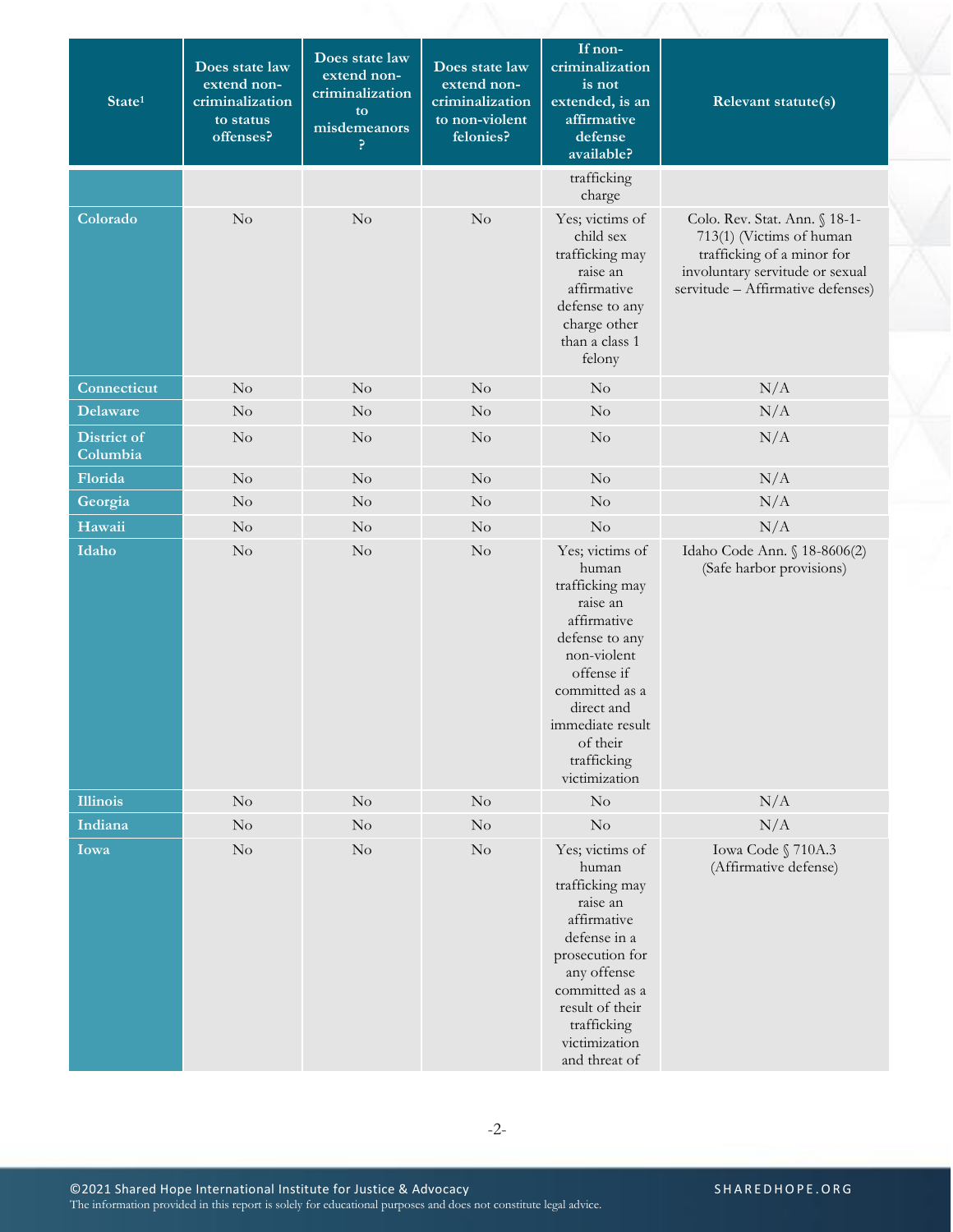| State <sup>1</sup>       | Does state law<br>extend non-<br>criminalization<br>to status<br>offenses? | Does state law<br>extend non-<br>criminalization<br>to<br>misdemeanors<br>P | Does state law<br>extend non-<br>criminalization<br>to non-violent<br>felonies? | If non-<br>criminalization<br>is not<br>extended, is an<br>affirmative<br>defense<br>available?                                                            | Relevant statute(s)                                                                                                                                                                                                                                                                                                                           |
|--------------------------|----------------------------------------------------------------------------|-----------------------------------------------------------------------------|---------------------------------------------------------------------------------|------------------------------------------------------------------------------------------------------------------------------------------------------------|-----------------------------------------------------------------------------------------------------------------------------------------------------------------------------------------------------------------------------------------------------------------------------------------------------------------------------------------------|
|                          |                                                                            |                                                                             |                                                                                 | serious injury by<br>another                                                                                                                               |                                                                                                                                                                                                                                                                                                                                               |
| <b>Kansas</b>            | No                                                                         | No                                                                          | No                                                                              | No                                                                                                                                                         | N/A                                                                                                                                                                                                                                                                                                                                           |
| Kentucky                 | Yes                                                                        | No                                                                          | No                                                                              | Yes; victims of<br>human<br>trafficking may<br>raise an<br>affirmative<br>defense in a<br>prosecution for<br>an any offense,<br>except a violent<br>felony | Ky. Rev. Stat. Ann. § 630.125<br>(Child not to be charged with or<br>found guilty of status offense<br>related to human trafficking); Ky.<br>Rev. Stat. Ann. § 529.170(1)<br>(Being victim of human trafficking<br>is affirmative defense to violation<br>of chapter)                                                                         |
| Louisiana                | Yes                                                                        | Yes                                                                         | Yes                                                                             | N/A                                                                                                                                                        | La. Rev. Stat. Ann. § 14:46.3(E)<br>(Trafficking of children for sexual<br>purposes)                                                                                                                                                                                                                                                          |
| Maine                    | No                                                                         | No                                                                          | No                                                                              | No                                                                                                                                                         | N/A                                                                                                                                                                                                                                                                                                                                           |
| Maryland                 | No                                                                         | No                                                                          | No                                                                              | No                                                                                                                                                         | N/A                                                                                                                                                                                                                                                                                                                                           |
| <b>Massachusetts</b>     | No                                                                         | No                                                                          | No                                                                              | No                                                                                                                                                         | N/A                                                                                                                                                                                                                                                                                                                                           |
| Michigan                 | No                                                                         | $\rm No$                                                                    | $\rm No$                                                                        | No                                                                                                                                                         | N/A                                                                                                                                                                                                                                                                                                                                           |
| Minnesota                | No                                                                         | $\rm No$                                                                    | No                                                                              | No                                                                                                                                                         | N/A                                                                                                                                                                                                                                                                                                                                           |
| Mississippi              | $\rm No$                                                                   | $\rm No$                                                                    | $\rm No$                                                                        | $\rm No$                                                                                                                                                   | N/A                                                                                                                                                                                                                                                                                                                                           |
| Missouri                 | $\rm No$                                                                   | $\rm No$                                                                    | No                                                                              | No                                                                                                                                                         | N/A                                                                                                                                                                                                                                                                                                                                           |
| Montana                  | Yes                                                                        | Yes                                                                         | Yes                                                                             | N/A                                                                                                                                                        | Mont. Code Ann. § 45-5-709(1)<br>(Immunity of child – Sex therapy<br>participants)                                                                                                                                                                                                                                                            |
| Nebraska                 | No                                                                         | $\rm No$                                                                    | No                                                                              | $\rm No$                                                                                                                                                   | N/A                                                                                                                                                                                                                                                                                                                                           |
| Nevada                   | Yes                                                                        | Yes; but not all                                                            | No                                                                              | N/A                                                                                                                                                        | Nev. Rev. Stat. Ann. § 62C.015<br>$(2)$ , $(3)$ (Treatment of child who<br>engages in prostitution or<br>solicitation for prostitution or who<br>engages in certain unlawful acts in<br>connection with commercial<br>sexual exploitation; report of<br>commercial sexual exploitation to<br>agency which provides child<br>welfare services) |
| <b>New</b><br>Hampshire  | No                                                                         | Yes                                                                         | Yes; but only<br>Class B felony<br>offenses                                     | N/A                                                                                                                                                        | N.H. Rev. Stat. Ann. § 633:7<br>(VI)(a) (Trafficking in persons)                                                                                                                                                                                                                                                                              |
| <b>New Jersey</b>        | No                                                                         | No                                                                          | $\rm No$                                                                        | No                                                                                                                                                         | N/A                                                                                                                                                                                                                                                                                                                                           |
| <b>New Mexico</b>        | No                                                                         | No                                                                          | $\rm No$                                                                        | No                                                                                                                                                         | N/A                                                                                                                                                                                                                                                                                                                                           |
| New York                 | $\rm No$                                                                   | No                                                                          | $\rm No$                                                                        | $\rm No$                                                                                                                                                   | N/A                                                                                                                                                                                                                                                                                                                                           |
| <b>North</b><br>Carolina | $\rm No$                                                                   | $\rm No$                                                                    | $\rm No$                                                                        | No                                                                                                                                                         | N/A                                                                                                                                                                                                                                                                                                                                           |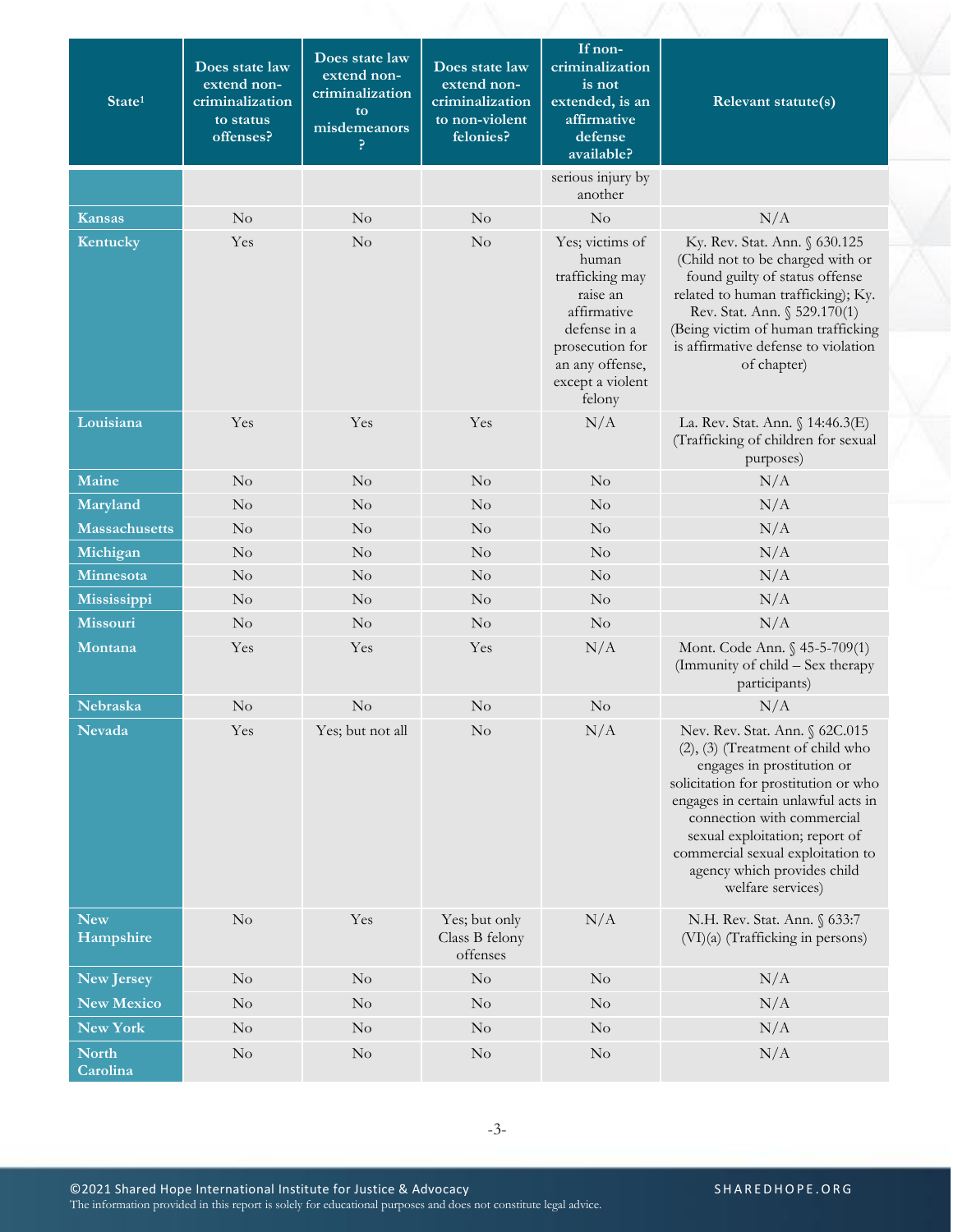| State <sup>1</sup>  | Does state law<br>extend non-<br>criminalization<br>to status<br>offenses? | Does state law<br>extend non-<br>criminalization<br>to<br>misdemeanors<br>P | Does state law<br>extend non-<br>criminalization<br>to non-violent<br>felonies? | If non-<br>criminalization<br>is not<br>extended, is an<br>affirmative<br>defense<br>available?                                                                                                                                                           | Relevant statute(s)                                                                                                                                                        |
|---------------------|----------------------------------------------------------------------------|-----------------------------------------------------------------------------|---------------------------------------------------------------------------------|-----------------------------------------------------------------------------------------------------------------------------------------------------------------------------------------------------------------------------------------------------------|----------------------------------------------------------------------------------------------------------------------------------------------------------------------------|
| North Dakota        | $\rm No$                                                                   | Yes; but not all                                                            | Yes, but not all                                                                | Yes; victims of<br>human<br>trafficking may<br>raise an<br>affirmative<br>defense in a<br>prosecution for<br>felony forgery,<br>felony theft, or<br>felony drug<br>distribution<br>charges                                                                | N.D. Cent. Code § 12.1-41-12(1)-<br>(3) (Immunity of minor); N.D.<br>Cent. Code § 12.1-41-13<br>(Affirmative defense to victim)                                            |
| Ohio                | $\rm No$                                                                   | No                                                                          | $\rm No$                                                                        | $\rm No$                                                                                                                                                                                                                                                  | N/A                                                                                                                                                                        |
| Oklahoma            | No                                                                         | Yes                                                                         | No                                                                              | Yes                                                                                                                                                                                                                                                       | Okla. Stat. tit. 21, § 748.2(E)<br>(Rights of victims of human<br>trafficking - Civil action against<br>perpetrator); Okla. Stat. tit. 21, §<br>748(E) (Human trafficking) |
| Oregon              | No                                                                         | No                                                                          | No                                                                              | Yes                                                                                                                                                                                                                                                       | Or. Rev. Stat. § 163.269 (Victim<br>assertion of defense of duress);<br>Or. Rev. Stat. § 163.261<br>(Definitions for ORS 163.263 and<br>163.264)                           |
| Pennsylvania        | $\rm No$                                                                   | No                                                                          | $\rm No$                                                                        | No                                                                                                                                                                                                                                                        | N/A                                                                                                                                                                        |
| <b>Rhode Island</b> | $\rm No$                                                                   | No                                                                          | $\rm No$                                                                        | No                                                                                                                                                                                                                                                        | N/A                                                                                                                                                                        |
| South<br>Carolina   | No                                                                         | No                                                                          | $\rm No$                                                                        | Yes                                                                                                                                                                                                                                                       | S.C. Code § 16-3-2020(F)<br>(Trafficking in persons; penalties;<br>defenses)                                                                                               |
| <b>South Dakota</b> | $\rm No$                                                                   | $\rm No$                                                                    | No                                                                              | No                                                                                                                                                                                                                                                        | N/A                                                                                                                                                                        |
| Tennessee           | $\rm No$                                                                   | $\overline{\text{No}}$                                                      | $\rm No$                                                                        | $\rm No$                                                                                                                                                                                                                                                  | $\rm N/A$                                                                                                                                                                  |
| <b>Texas</b>        | $\rm No$                                                                   | No                                                                          | No                                                                              | $\rm No$                                                                                                                                                                                                                                                  | N/A                                                                                                                                                                        |
| Utah                | $\rm No$                                                                   | $\rm No$                                                                    | $\rm No$                                                                        | No                                                                                                                                                                                                                                                        | N/A                                                                                                                                                                        |
| Vermont             | $\rm No$                                                                   | Yes, but not all                                                            | Yes, but not all                                                                | Yes; victims of<br>sex trafficking<br>are provided an<br>affirmative<br>defense in a<br>prosecution for<br>any offense<br>other than<br>prostitution or<br>obscenity if the<br>offense was<br>committed as a<br>result of force,<br>fraud, or<br>coercion | Vt. Stat. Ann. tit. 13, § 2652(c) (1)-<br>(2) (Human Trafficking)                                                                                                          |